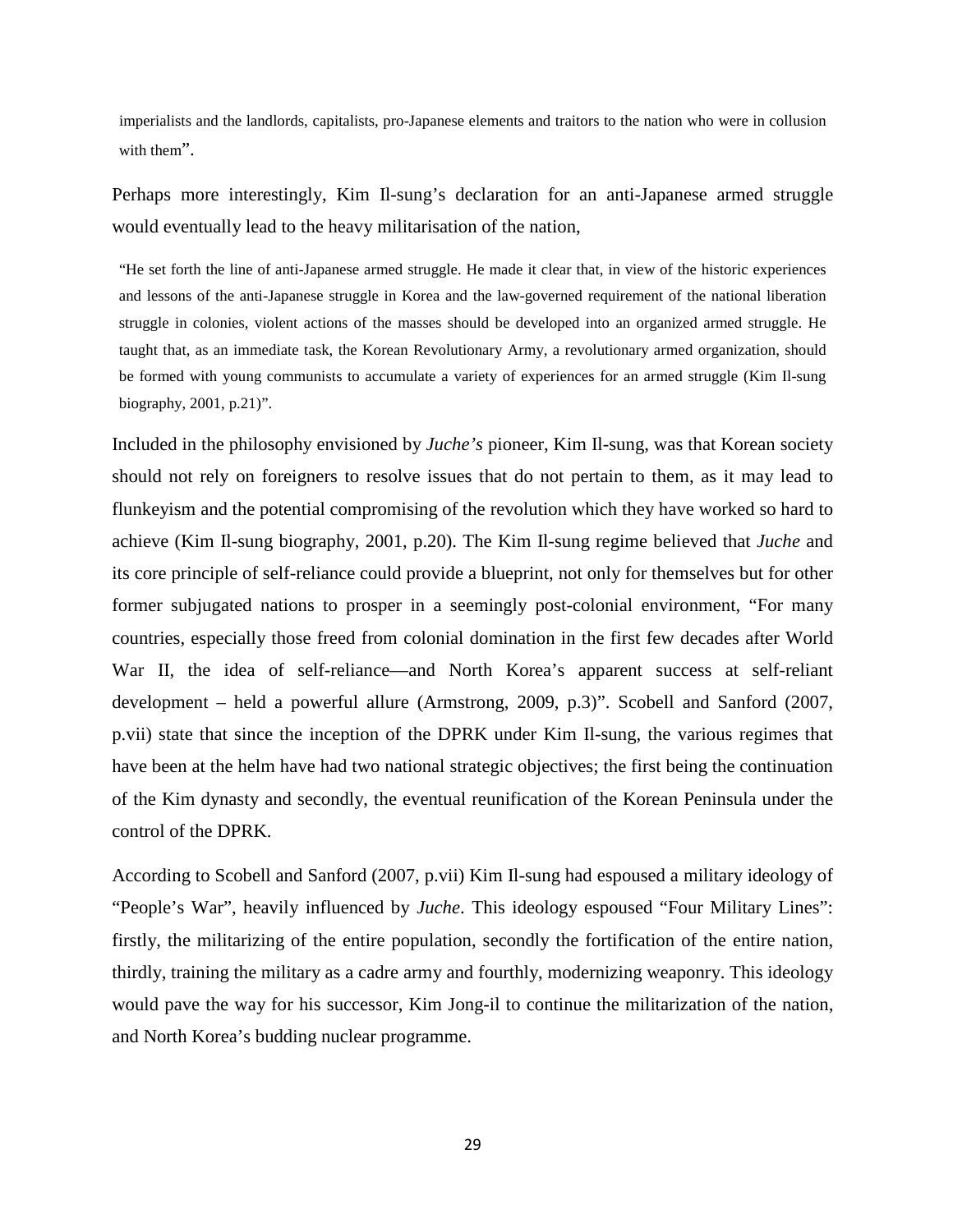## 3.4.2. Kim Jong-il

 $\overline{a}$ 

Quinones (2008, p.2) states: "Kim Jong-il's legitimacy rests on the three legged stool of: inheritance of his father's authority, his father's view of reality, *Juche*, and oversight of the military, *Son'gun chongji*". Kim Jong-il, the son and successor to Kim Il-sung, developed and tweaked the guidelines formulated by his late father. According to Juetten, (2008, p.5), "Following Kim Il-sung's death in 1994, the transition of power in North Korea amounted to a 'bloodless' coup. Like his father, Kim Jong-il asserted that he would be the ultimate authority in articulating the state ideology".

The introduction of Kim Jong-il in the 1970s saw the introduction of "*Songun*" politics, or "Military-first politics", in the face of increased tension at the time in the Korean peninsula (Kim Jong-il biography, 2005, p.1)<sup>[4](#page-35-0)</sup>. Despite Kim Il-sung's espousal of isolation through *Juche's* principles of self-reliance and sufficiency from the international community, his successor Kim Jong-il had taken this principle a step further by focusing on the military strength of the nation and increased fortification of the nation (Suh, 2002, p.146). The Worker's Party of Korea (WPK) had been replaced by the military under Kim Jong-il's regime (Suh, 2002, p.146). The replacing of the party with the military occurred in 1995 (Worden, 2008, p. xxxiii). This focus on the military according to Kim Jong-il would strengthen the states protection from imperialist forces and ensure the nation's sovereignty, a key principle of *Juche*. WESTERN CAPE

Suh (2002, p.146) reiterated that: "Kim Jong-il had strengthened the military and fortified the entire country so that no one can ever challenge the North Korean state and its people". Unlike Kim Il-sung who used the WPK as the instrument to govern the people, Kim Jong-il opted for a far more militaristic outlook. Under Kim Jong-il, he made it the Korean People's Army (KPA) directive to ensure the preservation of the state's commander and the socialist system (Suh, 2002, p.146). The emphasis of "military-first" was integral for the DPRK at a time of increased scrutiny from the international community according to Suh (2002, p. 147),

"The George W. Bush administration of the United States was openly threatening North Korea, and Japanese militarists were once again conspiring to dispatch their troops abroad. South Koreans were still subservient to foreign powers, and the South Korean military considered the North as its chief adversary. Cho [High-ranking

<span id="page-35-0"></span><sup>4</sup> The Kim Jong-il biography was published by the DPRK's state run Foreign Languages Publishing House and acquired on the internet.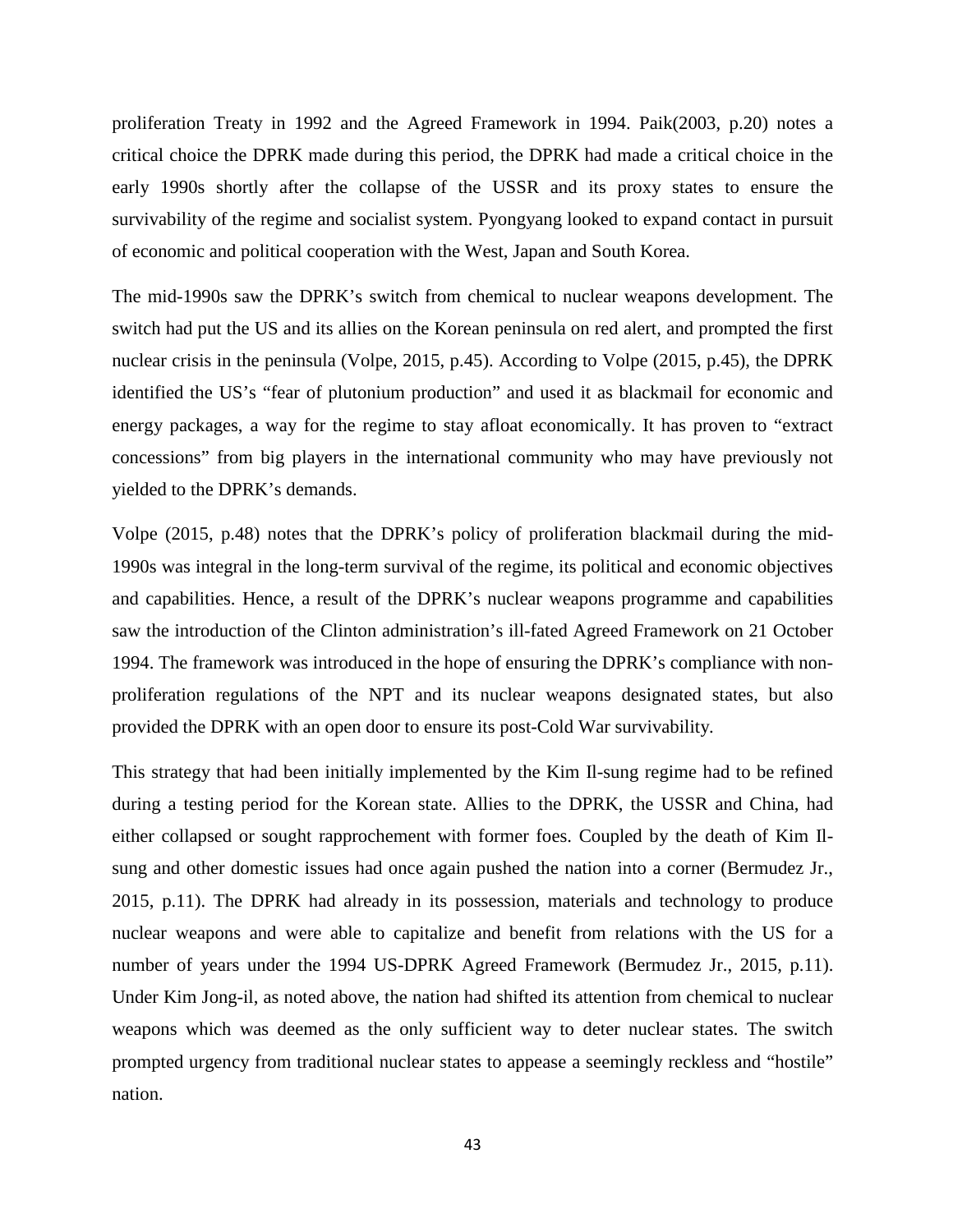Despite the nuclear crises on the Korean peninsula during the mid-1990s, various concessions were made by each side, complying with the framework. The US agreed to finance a pair of thousand-megawatt light-water reactors in exchange for the dismantling of the DPRK's graphite-moderated reactors (Pollack, 2003, p.18). The accords were to be severely hampered by the Republican Party capture of the US Congress in the 1994 midterm elections. This capture delayed the production of the agreed graphite-moderated reactors, and the US was subsequently criticised by the DPRK for the lack of progress being made perceived to be at its financial expense (Pollack, 2003, p.20). During the latter part of the 1990s, the DPRK had continued to use their nuclear and missile programmes as leverage to enable the partial lifting of economic sanctions that had constrained the nation for decades and the reducing of pressures that had been deemed "threatening" by the DPRK (Pollack, 2003, p.22). A missile test during the month of August of 1998 was a clear illustration of the DPRK's bargaining strategy, "Shortly afterwards Pyongyang declared a unilateral moratorium, and for almost the next 8 years sought largely successfully to extract maximum benefits from the gesture" (Scobell & Sanford, 2007, p.121).

The testing of Kim Jong-il's regime's missile and nuclear weapons programme were used as strategic means to extract concessions from the US and other actors. It had allowed the nation to engage in actions of reciprocity and a deepening of engagement with the US that had not been possible in years prior (Smith, 2015, p.8). Tan and Govindasamy (2012, p.9) note that if actors showed respect towards the Kim regime's interests and honoured agreements, it would comply. "Conversely, it is notable that the DPRK has proven to be willing to engage in reciprocal interaction with Washington when it believes that its interests are taken into account by the USA". The moratorium that the DPRK unilaterally declared, was reciprocated by the US and ROK regimes with pragmatic concurrent policies of engagement (Tan & Govindasamy, 2012, p.9).

These actions not only saw the improvement of bilateral relations between the DPRK and the US, but the DPRK and the ROK as well. One of the DPRK's ultimate foreign policy objectives was to reunite both nations behind one flag. Despite the difficulties in finding common ground to achieving reunification during the 1990s, both nations had been able to negotiate under the ROK's president Kim Dae Jung's Sunshine policy landmark agreements. The Sunshine policy